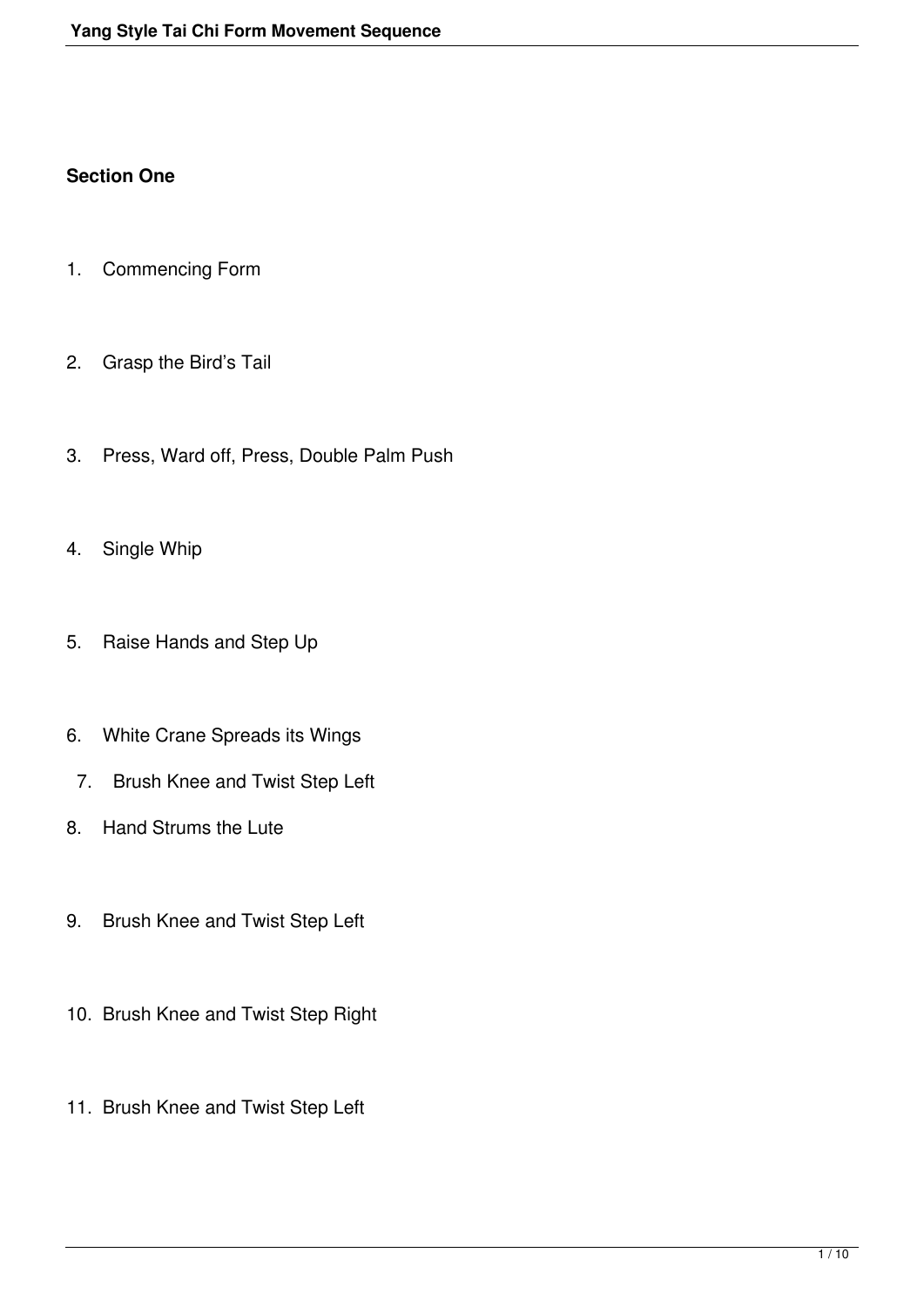- 12. Hand Strums the Lute
- 13. Brush Knee and Twist Step Left
- 14. Back Hand Strike with Right Fist and Left Palm Strike (twice)
- 15. Step Up, Deflect, Parry and Punch
- 16. Arm Sweep and Double Palm Push
- 17. Apparent Close Up, Cross Hands

## **Section Two**

- 18. Carry the Tiger to the Mountain
- 19. Press, Double Palm Push
- 20. Single Whip, Fist Under the Elbow
- 21. Step Back and Repulse the Monkey Right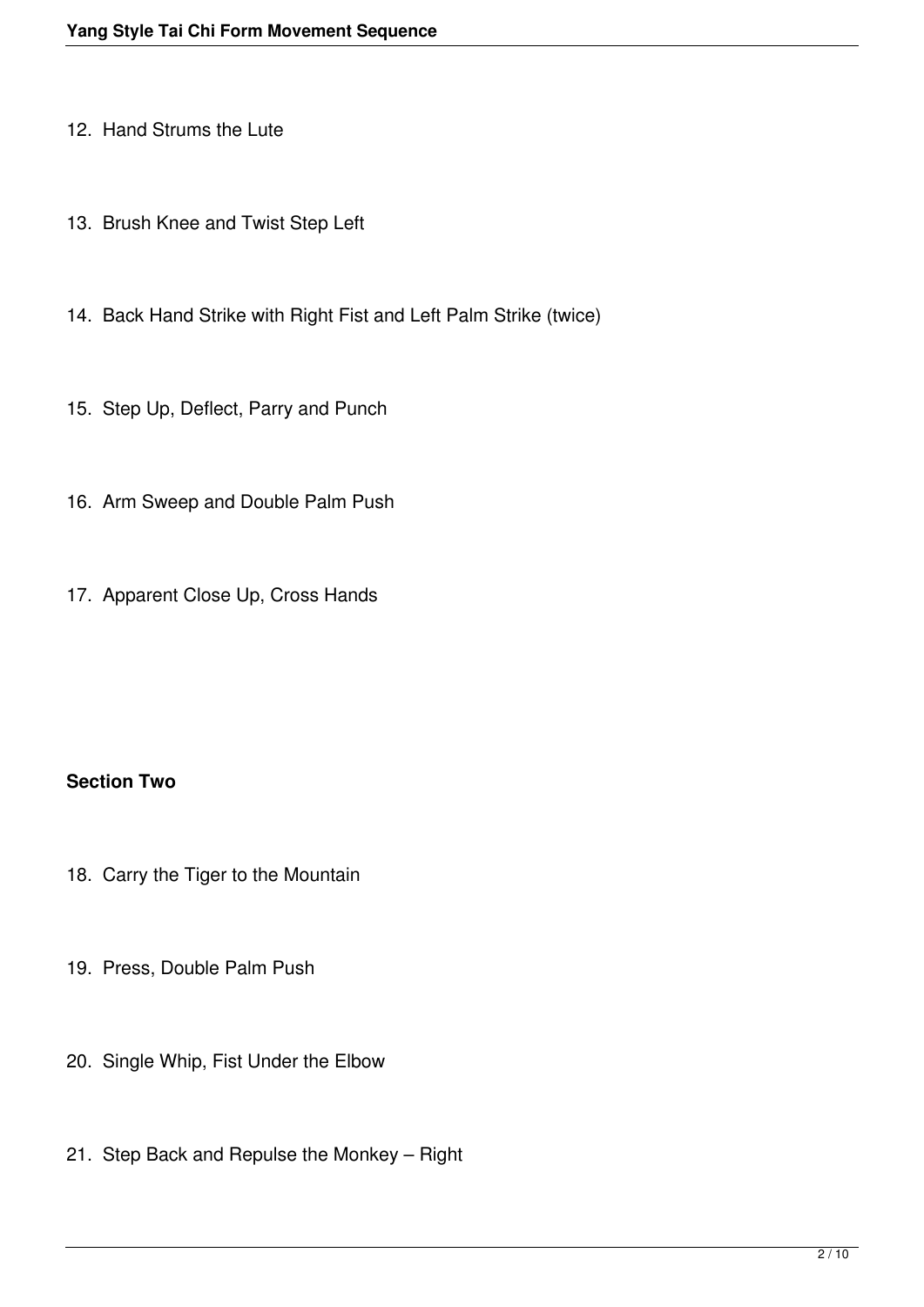- 22. Step Back and Repulse the Monkey Left
- 23. Step Back and Repulse the Monkey Right
- 24. Slant Flying
- 25. Raise Hands and Step Up
- 26. White Crane Spreads Its Wings
- 27. Brush Knee and Twist Step Left
- 28. Needle at Sea Bottom
- 29. Fan Through the Back
- 30. Back Hand Strike With Right Fist and Left Palm Strike Twice
- 31. Step Up, Deflect, Parry and Punch
- 32. Press, Ward Off, Press, Double Palm Push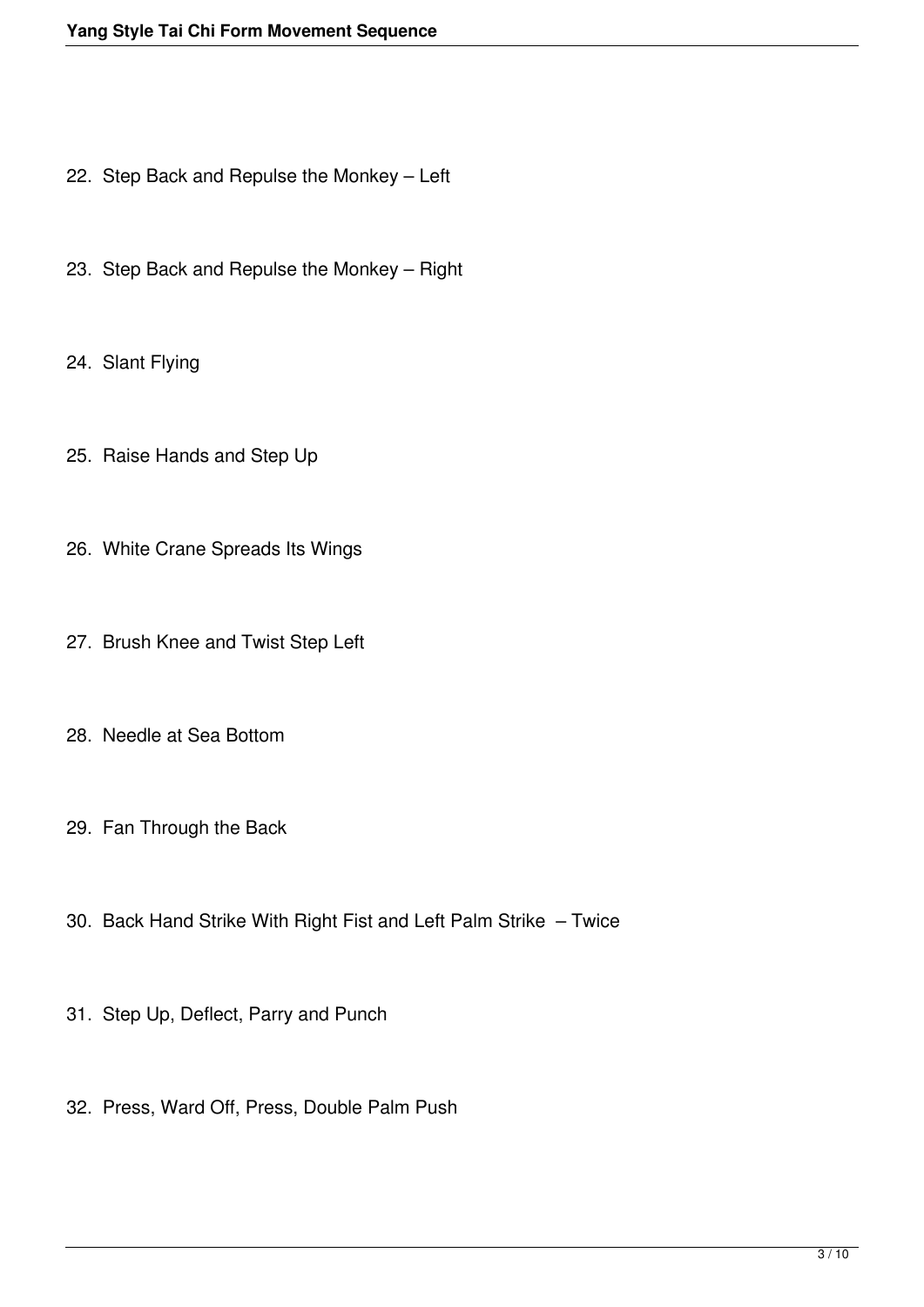- 33. Single Whip
- 34. Wave Hands Like Clouds
- 35. Wave Hands Like Clouds
- 36. Wave Hands Like Clouds
- 37. Single Whip
- 38. High Pat on Horse
- 39. Separation of Right Foot, Right Toe Kick
- 40. Separation of Left Foot, Left Toe Kick
- 41. Turn and Kick with Left Heel
- 42. Brush Knee and Twist Step Left
- 43. Brush Knee and Twist Step Right
- 44. Step Up and Punch Downward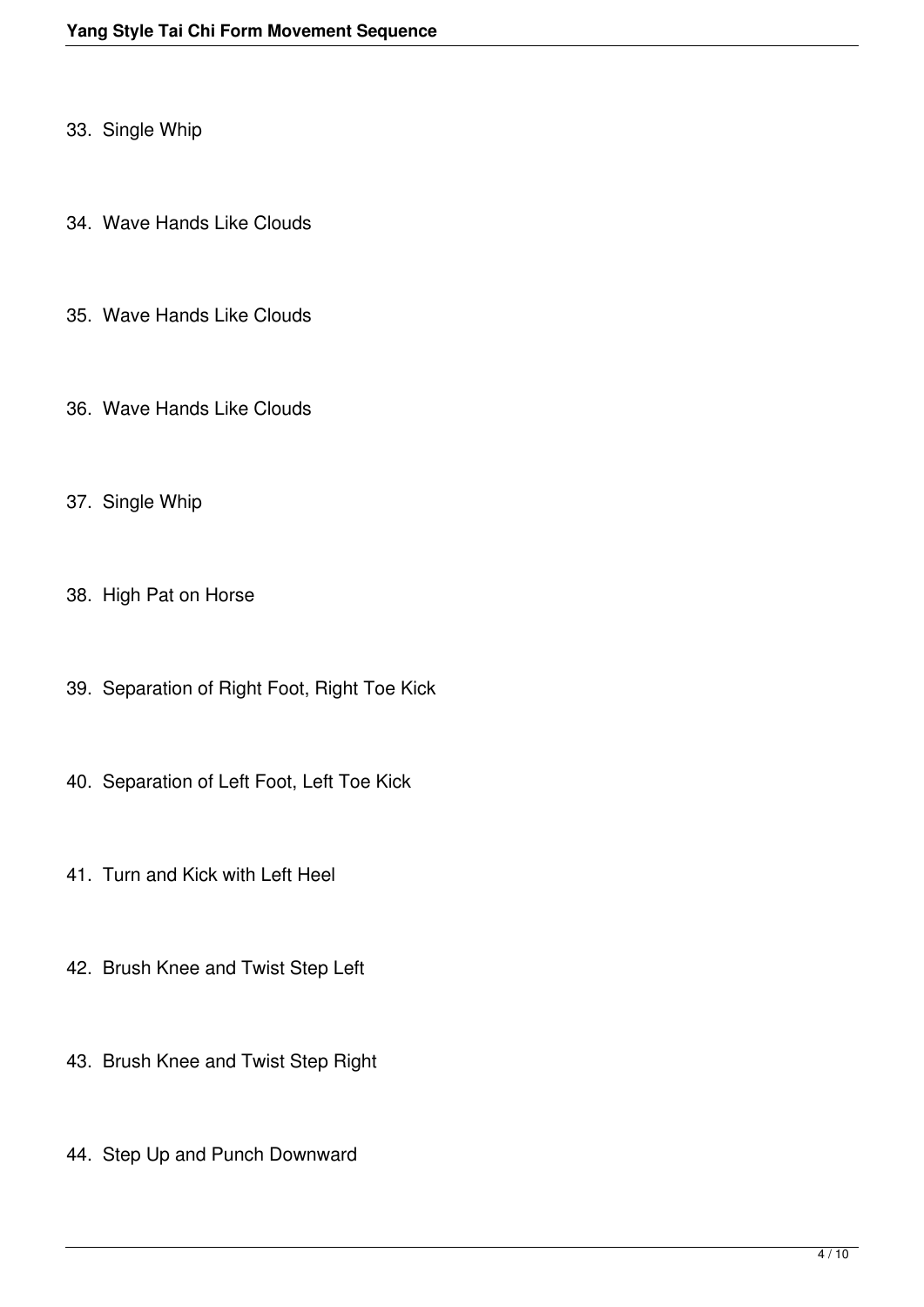- 45. Back Hand Strike with Right Fist and Palm Strike with Left Twice
- 46. Step Up, Deflect, Parry and Punch
- 47. Kick With Right Heel
- 48. Hit the Tiger Left Style
- 49. Hit the Tiger Right Style
- 50. Turn and Kick with Right Heel
- 51. Strike Opponents Ears with Both Fists
- 52. Kick With Left Heel
- 53. Turn and Kick With Right Heel
- 54. Step Up, Deflect Downward, Parry and Punch
- 55. Arm Sweep and Double Palm Push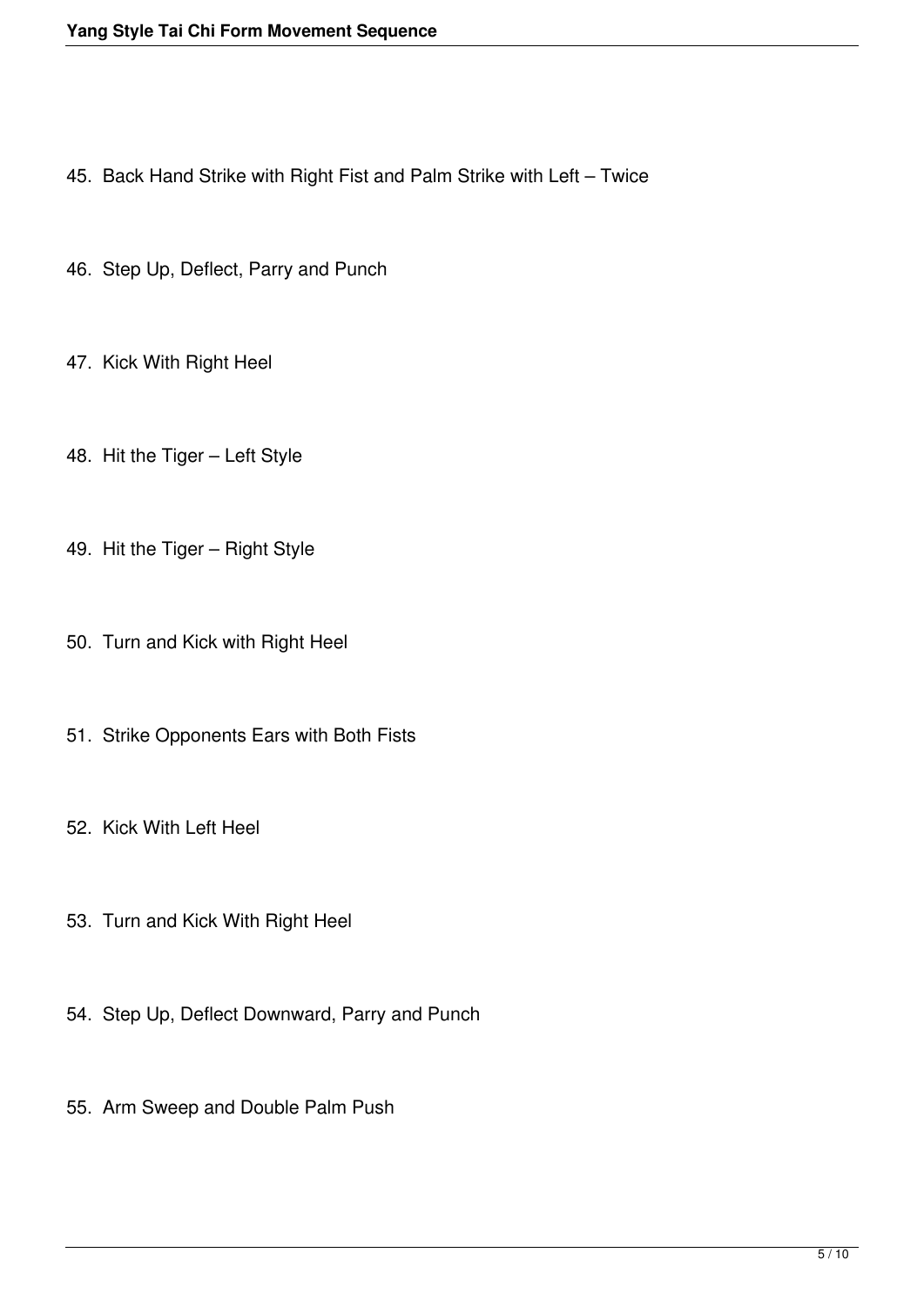56. Apparent Close Up, Cross Hands

## **Section Three**

- 57. Carry the Tiger to the Mountain
- 58. Press, Double Palm Push
- 59. Single Whip
- 60. Part the Wild Horses Mane Right
- 61. Part the Wild Horses Mane Left
- 62. Part the Wild Horses Mane Right
- 63. Grasp the Birds Tail
- 64. Press, Ward Off, Press, Double Palm Push
- 65. Single Whip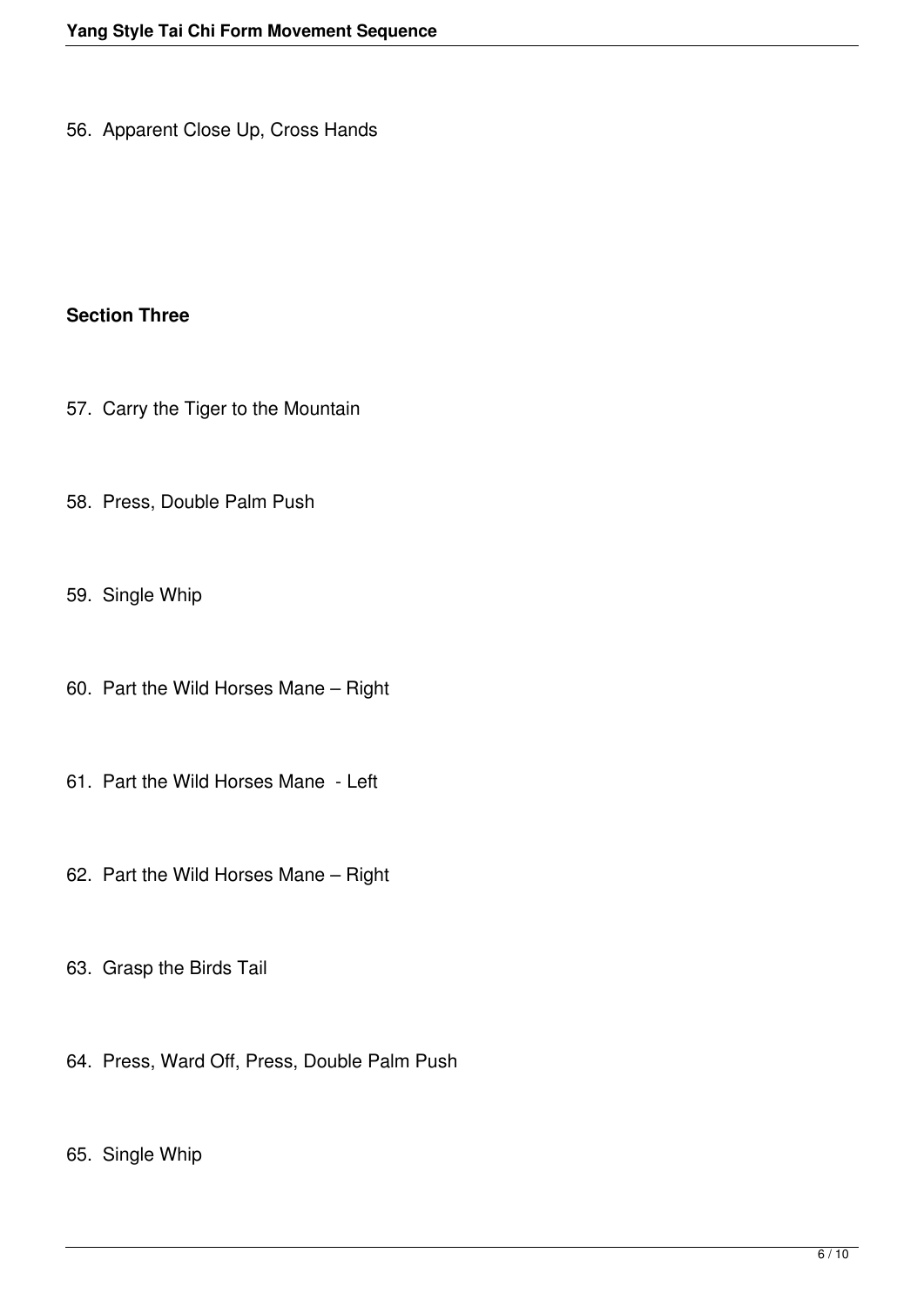- 66. Fair Lady Works at Shuttles Four Directions
- 67. Grasp the Birds Tail
- 68. Press Ward Off, Press, Double Palm Push
- 69. Single Whip
- 70. Wave Hands Like Clouds
- 71. Wave Hands Like Clouds
- 72. Wave Hands Like Clouds
- 73. Single Whip
- 74. Snake Creeps Low
- 75. Golden Cock Stands on One Leg Right Style
- 76. Golden Cock Stands on One Leg Left Style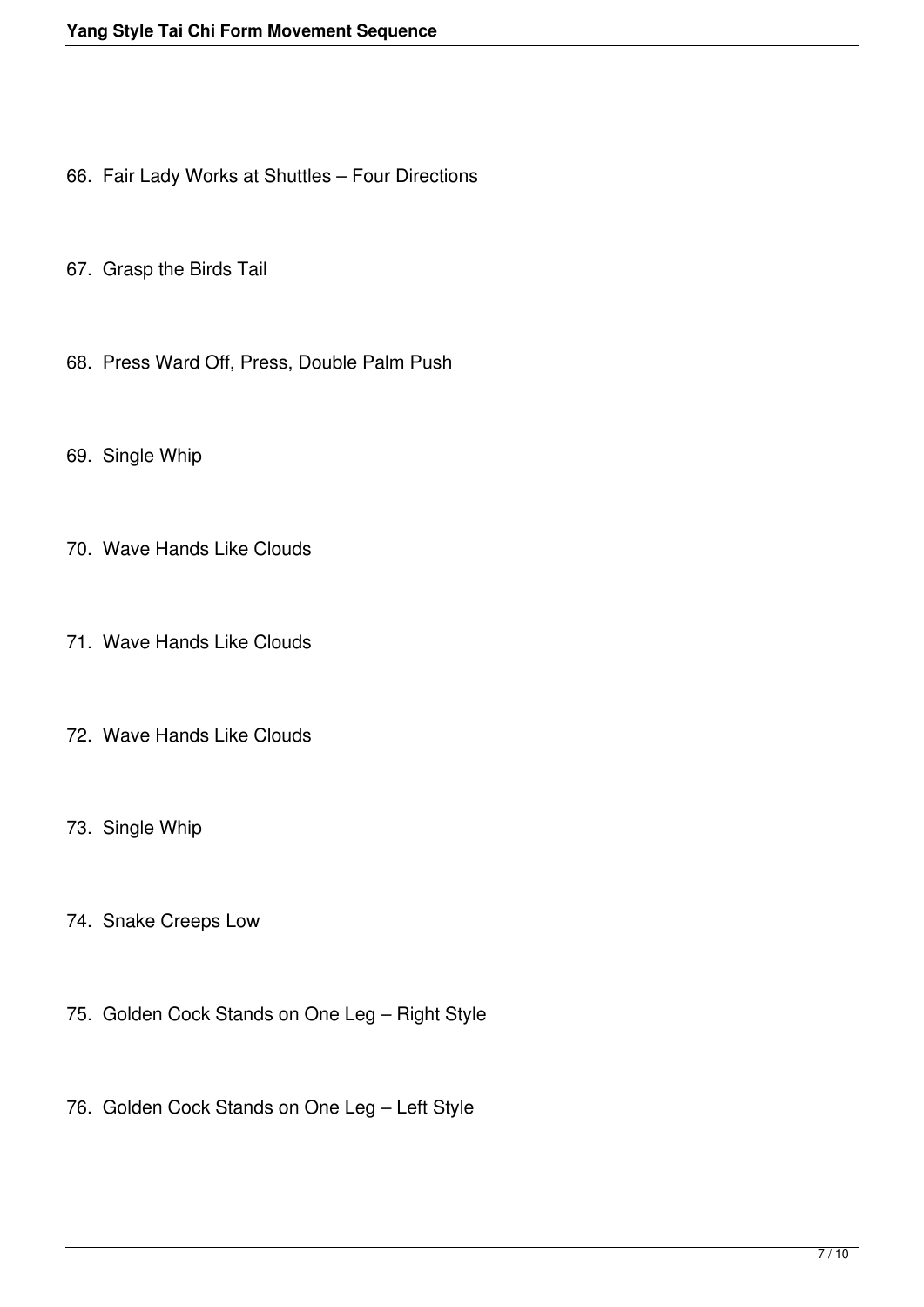- 77. Step Back and Repulse the Monkey Right
- 78. Step Back and Repulse the Monkey Left
- 79. Step Back and Repulse the Monkey Right
- 80. Slant Flying
- 81. Raise Hands and Step Up
- 82. White Crane Spreads its Wings
- 83. Brush Knee and Twist Step Left
- 84. Needle at Sea Bottom
- 85. Fan Through the Back
- 86. Back Hand Strike With Right Fist and Left Palm Strike Twice
- 87. Step Up, Deflect, Parry and Punch
- 88. Push, Ward Off, Pull Back and Push, Double Palm Push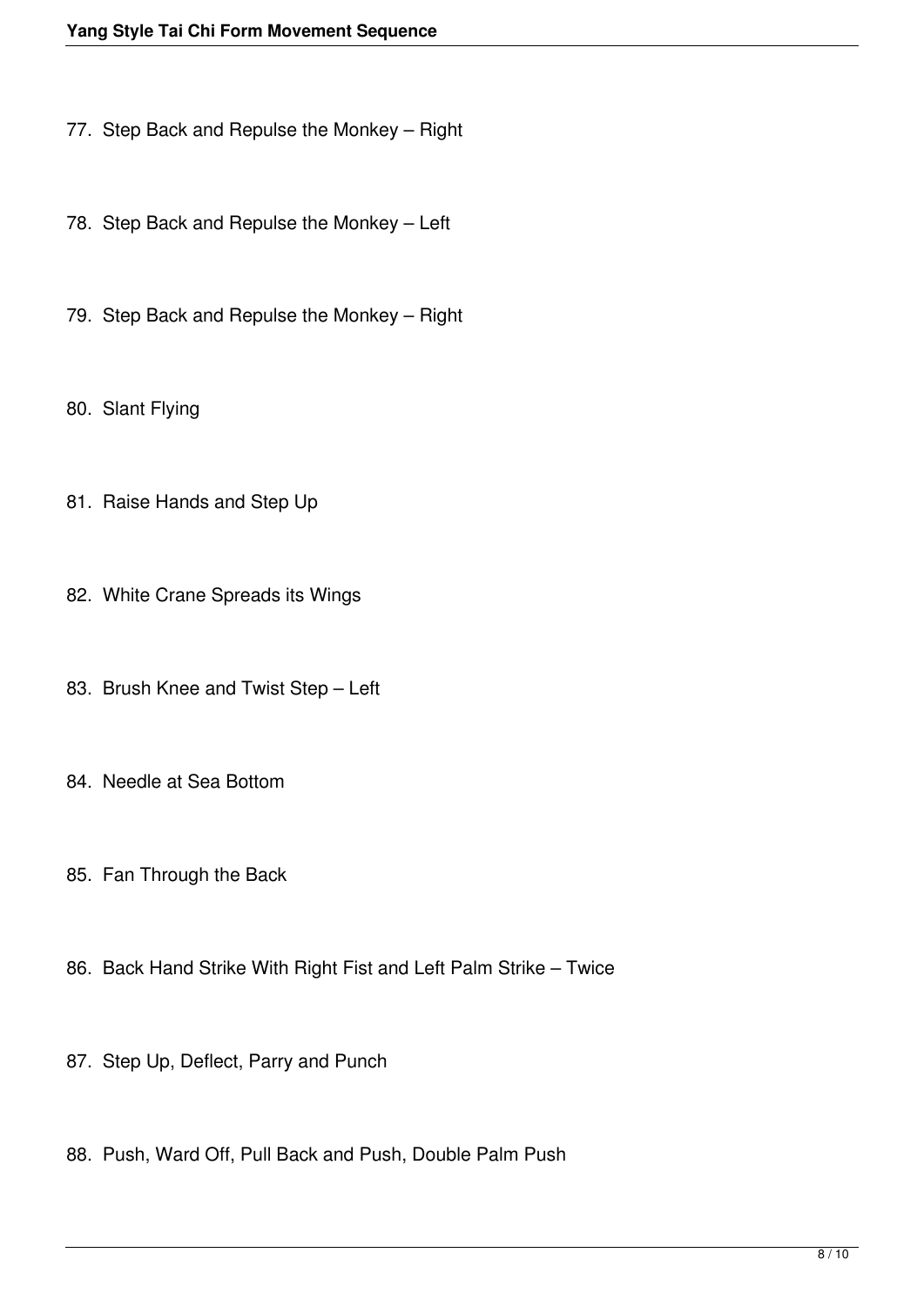89. Single Whip

- 90. Wave Hands Like Clouds
- 91. Wave Hands Like Clouds
- 92. Wave Hands Like Clouds
- 93. Single Whip
- 94. High Pat On Horse, Thrust With Palm
- 95. Cross Legs and Kick With Right
- 96. Step Up and Punch Low
- 97. Press, Ward Off, Press, Double Palm Push
- 98. Single Whip
- 99. Snake Creeps Low